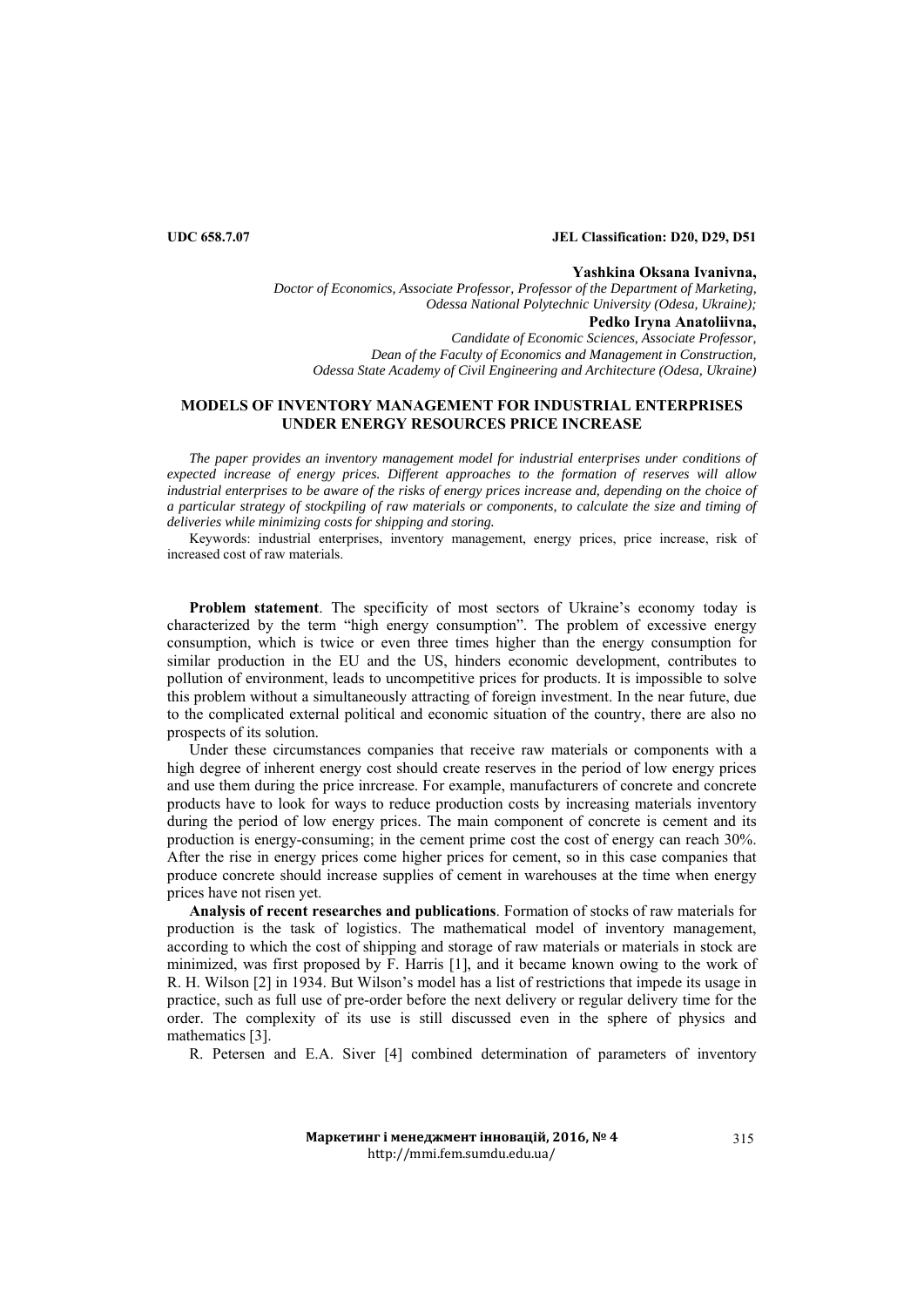management models with decision making concerning the type of demand, which is divided into deterministic and stochastic one. Models of costs minimizing in rational relation between production and commodity stocks are grounded in works of M.R. Linder and H.E. Fearon [5]. Cost optimization in logistics supply chains is analyzed in the works of D. J. Bowersox, D.J. Closs, and M. B. Cooper [6; 7].

Ukrainian scientists N.I. Chukhrai, V.I. Perebyinis and Y.V. Krykavskyi [8-10] grounded and developed the question concerning the formation of supply chain and logistics inventory management in an enterprise.

**Unsolved questions, which are part of the general problem.** In today's scientific researches the questions concerning formation of inventories at enterprises in conditions of sharp fluctuations in energy prices still remain unresolved. This question is relevant for productions, where the price of raw materials contains a large proportion of energy costs.

**The object of the article** is to develop the models of inventory management for industrial enterprises under expected energy resources price increase.

**Basic material**. The scope of industrial enterprises that buy raw materials or components with high energy costs is characterized by a wide range of risks. One of the global economic risks is a rise in energy prices ("energy shock price"). Let's consider approaches to inventory management of such enterprises on the example of concrete manufacturers and concrete products.The increase in cement stocks, purchased in the period preceding the increase in energy prices, will allow the concrete manufacturer to solve two important tasks on optimization of commercial activity:

1) to reduce production costs for future periods so far as cement was purchased for less prices than current ones;

2) to increase the income of the company by increasing the market share as the price of concrete in the enterprise may be lower than the competitor's one due to cheaper components.

Until quite recently, the main supplier of gas to Ukraine was the Russian Federation. The gas of own production was used in Ukraine for needs of the population. The cost of gas, which the Russian Federation exports, is tied to oil quotations. The change in the price of gas on a certain formula happens in 4-8 months after the change in oil prices. The European Union demands from Russia to move from gas pricing in relation to oil prices to spot contracts in European gas hubs. This method of price formation will result in price depending on the share price in the spot contract.

For the time, Ukraine passed through the winter 2015-2016 without Russian gas, but the gas that was bought in Europe is partly Russian. That is, after the increase or decrease in oil prices the increase or decrease in gas prices can be expected in the long term of 4-6 months in a row.

The task, which is associated with the use of economic and mathematical modeling for assessment and risk management for manufacturers of concrete is the inventory management based energy prices.

The manufacturer of concrete in the subsystem of marketing information system monitoring collects information on current prices for gas and oil and the prospects of their changes. There are three cases:

- an increase in world oil prices is noted, so a rise in price of gas is forecasted;
- a decrease in world oil prices is noted, so a reduce of cost of gas is forecasted;
- no change in world oil prices is noted, so no change in the price of gas is forecasted.

In the first case it is recommended to make strategic reserves of cement and inert materials for the manufacture of concrete, as this will reduce the risks of market share loss due to rapid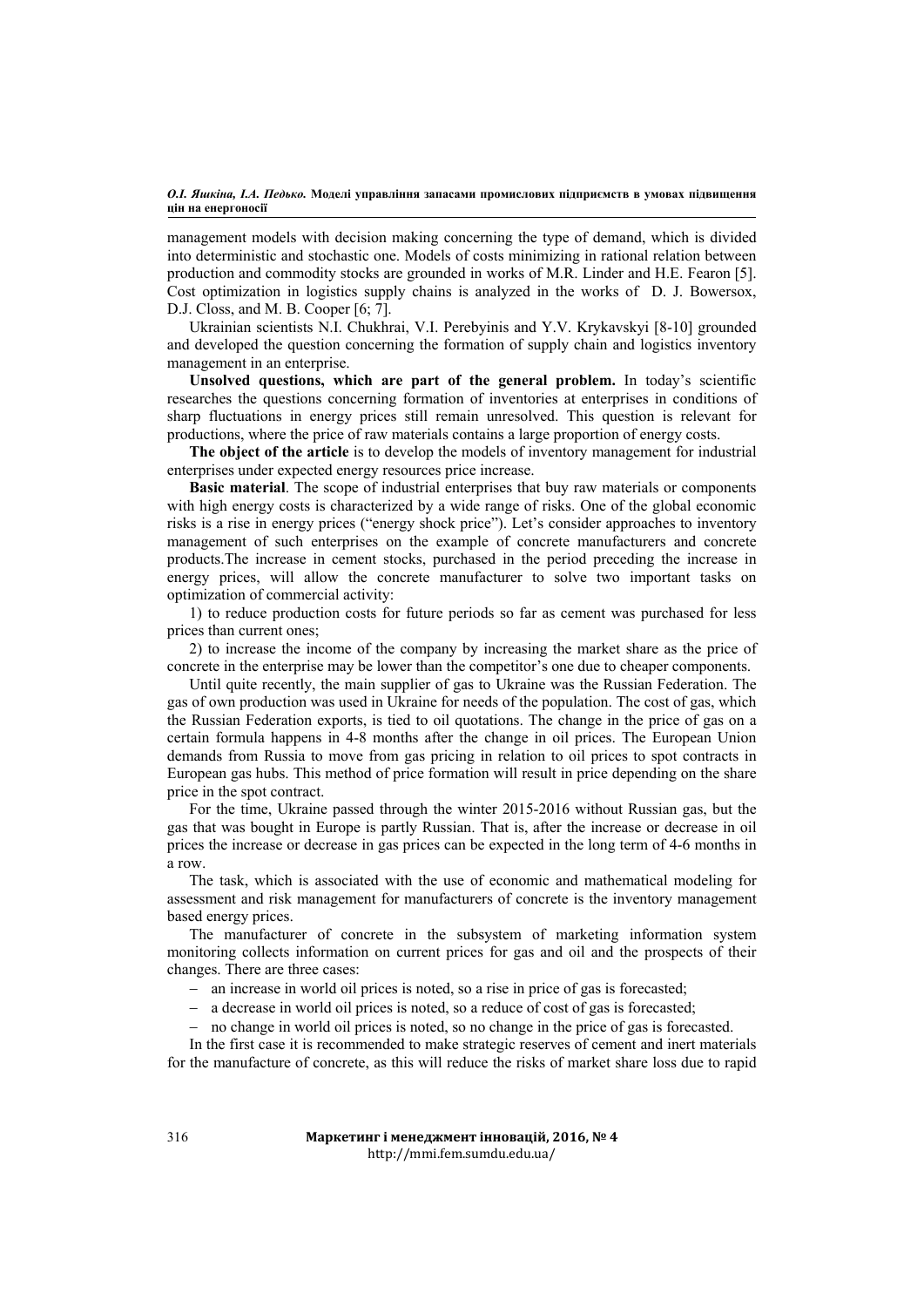#### **Розділ 4 Проблеми управління інноваційним розвитком**

rise in energy. In other cases it is recommended neither increase nor reduce strategic stocks of concrete components. Under the predicted decline in energy prices it would be possible to reduce the stock of components expecting the price reduction, but this can lead to another risk that is the failure to fulfill orders due to lack of necessary inert materials in stock.

To create a stock of components for concrete production and concrete products the company can follow three strategies of accumulation in order to save the cost of acquisition and storage of raw materials:

- simultaneous delivery of the total volume of raw materials, such as cement, to save the cost of acquisition;

- even delivery of raw materials with same batches and incomplete use;

 $-$  delivery of raw materials in smaller and then larger quantities to save resources for its storage.

According to each of these strategies we get graphic and mathematical models of inventory management which can be applied to industrial enterprises of any field of activity. In the first strategy the amount of raw materials that will satisfy forecasted demand for the period prior to the increase of the price of gas is simultaneously supplied to the enterprise –  $T_l$  and will satisfy the demand during the gas price increase  $-T_2$ . We will assume that the demand for raw materials during the period  $T_1$  is lower than  $T_2$  because during the second period the company will have competitive cost advantages (Fig. 1).



*Figure 1 –* **Simultaneous delivery of total volume of raw materials**

On the Fig. 1:  $Z(t)$  is the volume of raw materials available in the company; *T* is time;  $D(T_0)$  is the amount of raw materials that will meet the demand before gas the price increase and after;  $D(T_1)$  is the demand for raw materials after the gas price increase.

Suppose that the number of raw materials in the amount of  $D(T_0)$  can be delivered by k supplies. The cost for each *k* supply is *Q* currency units. Costs for storage of each unit of raw material are *g* currency units.

In this case the costs for transporting and storing of raw materials will be:

$$
Qk + g(D(T_0) + D(T_1))/2 + g(D(T_1)/2 = Qk + g(D(T_0) + 2D(T_1))/2.
$$
 (1)

**Маркетинг і менеджмент інновацій, 2016, № 4** http://mmi.fem.sumdu.edu.ua/

317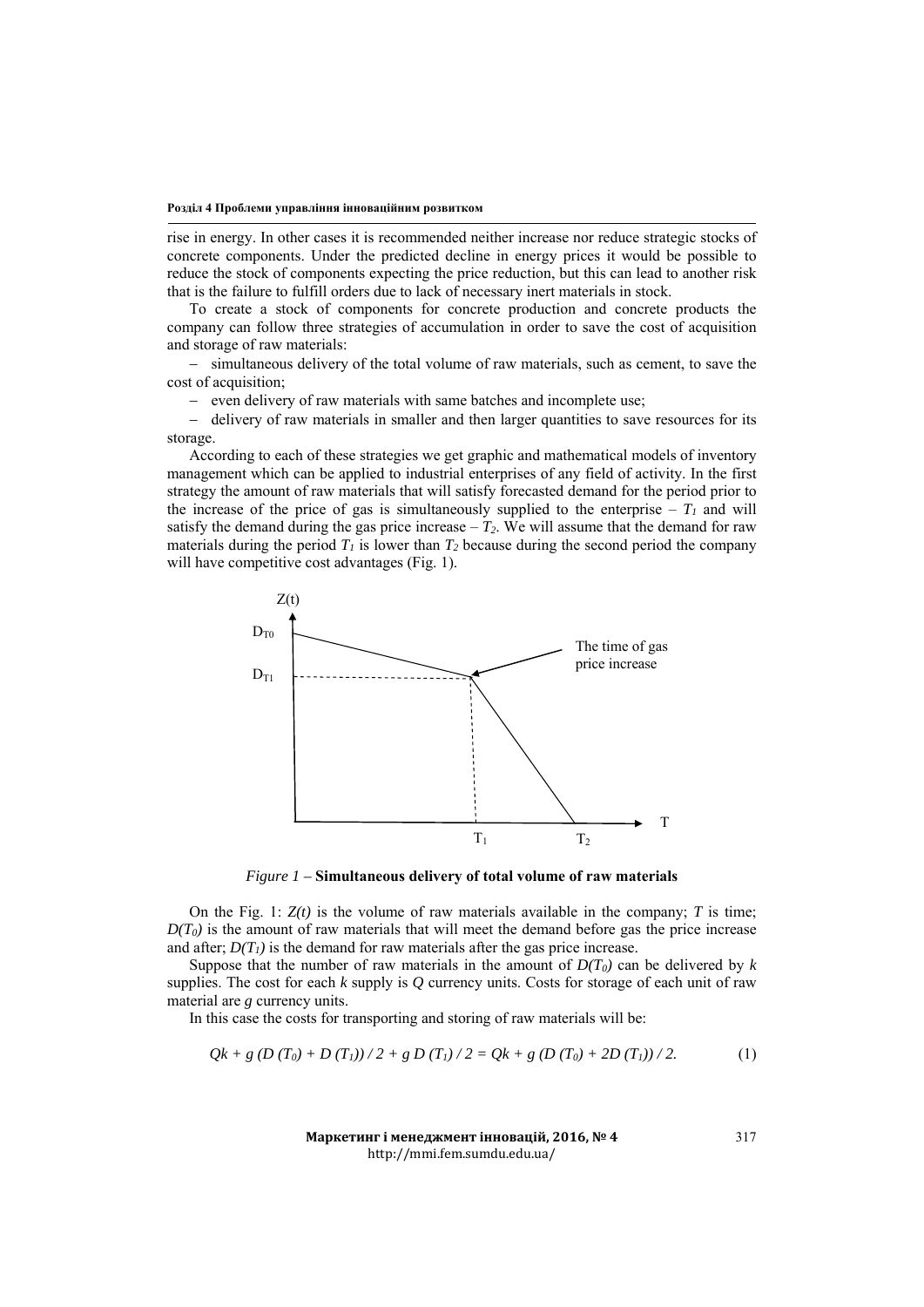Let's analyze the inventory management model in the case of an even supply of raw materials with underutilization.

In the second case, the raw materials are delivered in even identical batches (Fig. 2). Here the period  $T_1$  is divided into *n* equal intervals the length of which is  $\tau = T_1/n$ . The size of the supply in times  $t_1$ ,  $t_2$ , ...,  $t_{n-1}$  is the same and equals  $d$ . Demand for raw materials during the period before price increase will be considered as the same for each period and will be *d1*.

Let the cost of one batch of raw materials in volume *d* be *Q* currency units. The total demand for raw materials before the time of rise in price is  $DT_1$ , so  $DT_1 = nd_1$ . The total demand for raw materials before the time of rise in price  $(T_1)$  and after  $(T_2)$  is  $D (D = DT_1 +$  $DT_2$ ), so  $D = nd$ . The total demand for raw materials after the rise in price is  $DT_2$ .



*Figure 2 –* **Even delivery of raw materials by identical batches**

Total costs for delivery of raw materials to the company and its storage in this case are:

$$
Qn+g\left(\frac{d+(d-d_1)}{2}+\frac{2d-d_1+2d-2d_1}{2}+\frac{3d-2d_1+3d-3d_1}{2}+\frac{nd-(n-1)d_1+nd-nd_1}{2}\right)\tau +
$$
  
+
$$
gD_{T_2}/2=Qn+g\left(d(1+2+3...+n)-\frac{d_1}{2}(1+3+5+...+(2n-1))\tau+gD_{T_2}/2=Qn++g\left(d\frac{n(n+1)}{2}-\frac{d_1}{2}n^2\right)\tau+gD_{T_2}/2=
$$

(given that  $\tau = T_1/n$ ,  $D = nd$ , and  $DT_1 = nd_1$  we will get)

$$
= Qn + g(D\frac{n+1}{2} - D_{T_1}\frac{n}{2})\frac{T_1}{n} + gD_{T_2}/2.
$$
 (2)

**Маркетинг і менеджмент інновацій, 2016, № 4** http://mmi.fem.sumdu.edu.ua/

318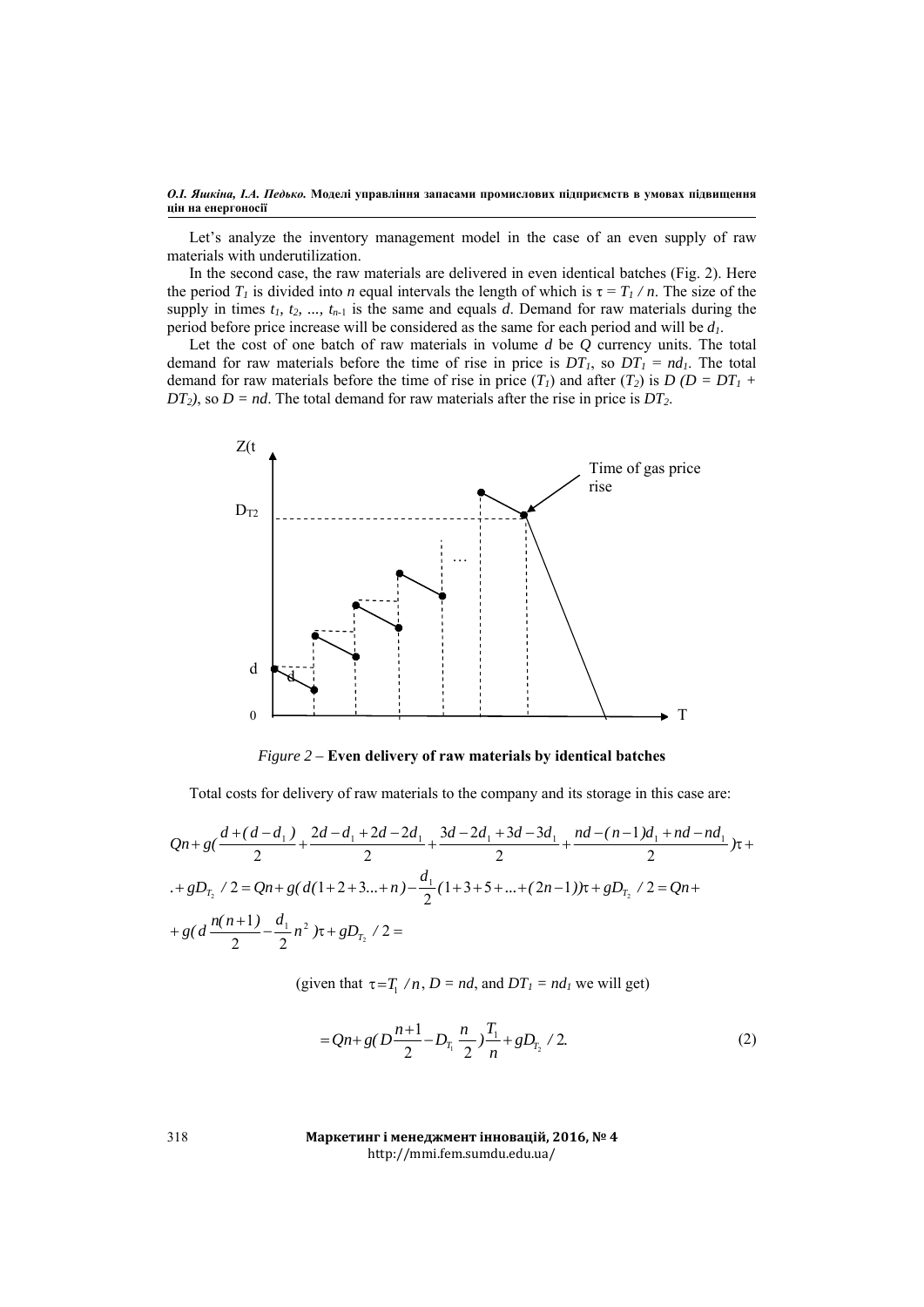#### **Розділ 4 Проблеми управління інноваційним розвитком**

Formula (2) is a function of the cost depending on the number of intervals *F* (n). Then the minimum cost of purchasing and storage of raw materials can be defined as *min F* (n).

$$
min F(n) = min(Qn + \frac{g}{2}(D(n+1) - D_{T_1}n)\frac{T_1}{n} + gD_{T_2}/2).
$$
\n(3)

Minimum of the function  $F(n)$  can be found using the derivative. Let us equate the derivative to zero

$$
F'(n) = 0 \to \frac{2Qn^2 - gT_1D}{2n^2} = 0 \to n = \sqrt{\frac{gT_1D}{2Q}}.
$$
 (4)

Thus, with the number of periods

$$
n = \sqrt{\frac{gT_1(D_{T_1} + D_{T_2})}{2Q}},
$$
\n(5)

function  $F(n)$ , that is the cost of delivery and storage of raw materials, becomes minimum. From the formula (5) it can be seen that the optimal number of periods of raw materials supply is independent of the length of the period of raw materials consumption after the price increase that is  $T_2$ .

The optimal number of periods of raw materials supply to the warehouse of the company (5) can be considered as an improvement to Wilson's formula [2]. A similar problem is solved by Robert Wilson with the full use of raw materials imported for one period, without formation of stock reserves for subsequent periods.

Finding the length of the period  $\tau$ , where the cost of delivery and storage of raw materials will be minimal and considering that  $\tau = T_1 / n$ , we get

$$
\tau = \sqrt{\frac{2T_1Q}{g(D_{T_1} + D_{T_2})}}.
$$
\n(6)

Finding the volume of a delivery *d*, where the cost of purchasing and storage of raw materials will be minimal and considering that  $d = D / n$ , we get

$$
d = \sqrt{\frac{2Q(D_{T_1} + D_{T_2})}{gT_1}}.\tag{7}
$$

Thus, importing raw materials to the company in the amount of *n* even supplies,with the amount of each supply in *d* units, with the cost of each delivery of *Q* units, with the projected total demand for raw materials before its rise in  $D_{T1}$  and after in  $D_{T2}$  units, the use of raw materials in each of the periods in  $d_1$  units:

> **Маркетинг і менеджмент інновацій, 2016, № 4** http://mmi.fem.sumdu.edu.ua/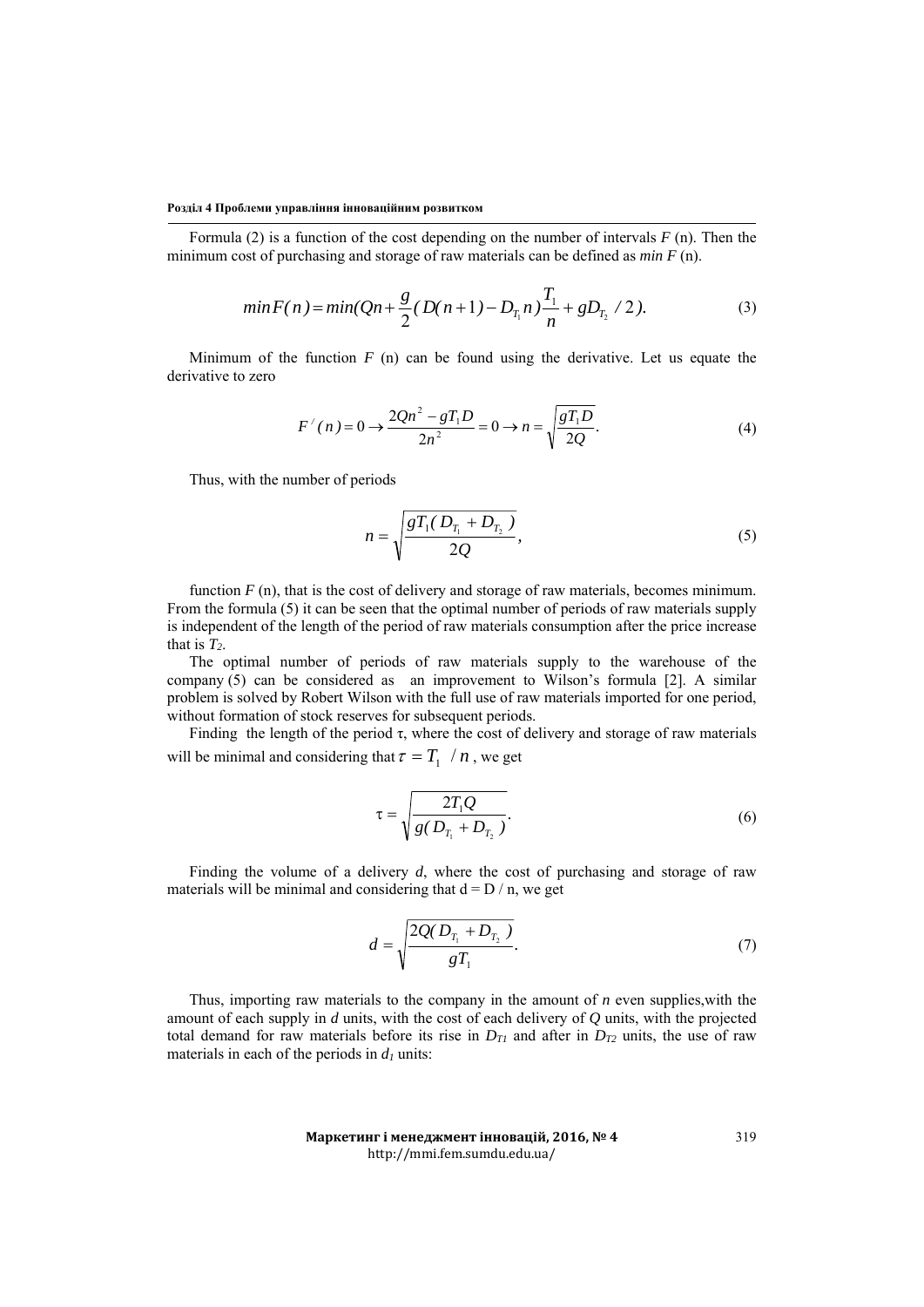$-$  the volume of one supply that will provide a minimal cost of delivery and its preservation in the warehouse is given in the formula (7);

- the period of time among deliveries for which a minimum delivery and storage of raw materials cost is provided is given in the formula (6);

 $-$  the number of periods for which it is necessary to put the raw materials to the warehouse for providing the minimum cost of delivery and storage of raw materials is in the formula (5).

The minimum cost of transportation and storage of raw materials will be

$$
F(n) = \sqrt{\frac{gT_1(D_{T_1} + D_{T_2})}{2Q}} = Q\sqrt{\frac{gT_1(D_{T_1} + D_{T_2})}{2Q}} + \frac{g}{2}(D(\sqrt{\frac{gT_1(D_{T_1} + D_{T_2})}{2Q}} + 1) - D_{T_1}\sqrt{\frac{gT_1(D_{T_1} + D_{T_2})}{2Q}})
$$
  
\n
$$
-D_{T_1}\sqrt{\frac{gT_1(D_{T_1} + D_{T_2})}{2Q}} + \frac{T_1}{\sqrt{\frac{gT_1(D_{T_1} + D_{T_2})}{2Q}}} + gD_{T_2}/2 = Q\sqrt{\frac{gT_1(D_{T_1} + D_{T_2})}{2Q}} + \frac{g}{2}(DT_1 + \frac{D_{T_1}\sqrt{2Q}}{\sqrt{gT_1D}} - D_{T_1}T_1) + gD_{T_2}/2 = \sqrt{\frac{gQT_1(D_{T_1} + D_{T_2})}{2}} + \frac{g}{2}(DT_1 + \frac{\sqrt{2DT_1Q}}{\sqrt{g}} - D_{T_1}T_1) + gD_{T_2}/2 = \sqrt{\frac{gQT_1(D_{T_1} + D_{T_2})}{2}} + \frac{g}{2}DT_1 + \frac{\sqrt{2g(D_{T_1} + D_{T_2})}T_1Q}{2}
$$
  
\n
$$
-\frac{g}{2}D_{T_1}T_1 + gD_{T_2}/2 = \sqrt{2gQT_1(D_{T_1} + D_{T_2})} + \frac{g}{2}D_{T_2}(T_1 + 1).
$$

Thus, the minimum costs for delivery and storage of raw materials will be

Minimum costs = 
$$
\sqrt{2gQT_1(D_{T_1} + D_{T_2})} + \frac{g}{2}D_{T_2}(T_1 + 1).
$$
 (8)

In the third case, raw materials are firstly imported in smaller quantities, and further in bigger ones, leading to saving resources for their storage (Fig. 3).

Let us suppose that with irregular supply of raw materials for the first *k* periods during the time  $T_1$  the same batches of raw materials in volume of  $d$  units are supplied, that are completely consumed during this period. Demand for raw materials during the period  $T<sub>1</sub>$  is  $D_{T1}$ . The optimum size of delivery (*d*), the number of periods of supplies (*k*) and the length of each period (*τ*) in this interval are determined by Wilson's formulas [2]:

$$
k = \sqrt{\frac{gT_1D_{T_1}}{2Q}}\,,\tag{9}
$$

$$
\tau = \sqrt{\frac{2T_1Q}{gD_{T_1}}},\tag{10}
$$

**Маркетинг і менеджмент інновацій, 2016, № 4** http://mmi.fem.sumdu.edu.ua/

320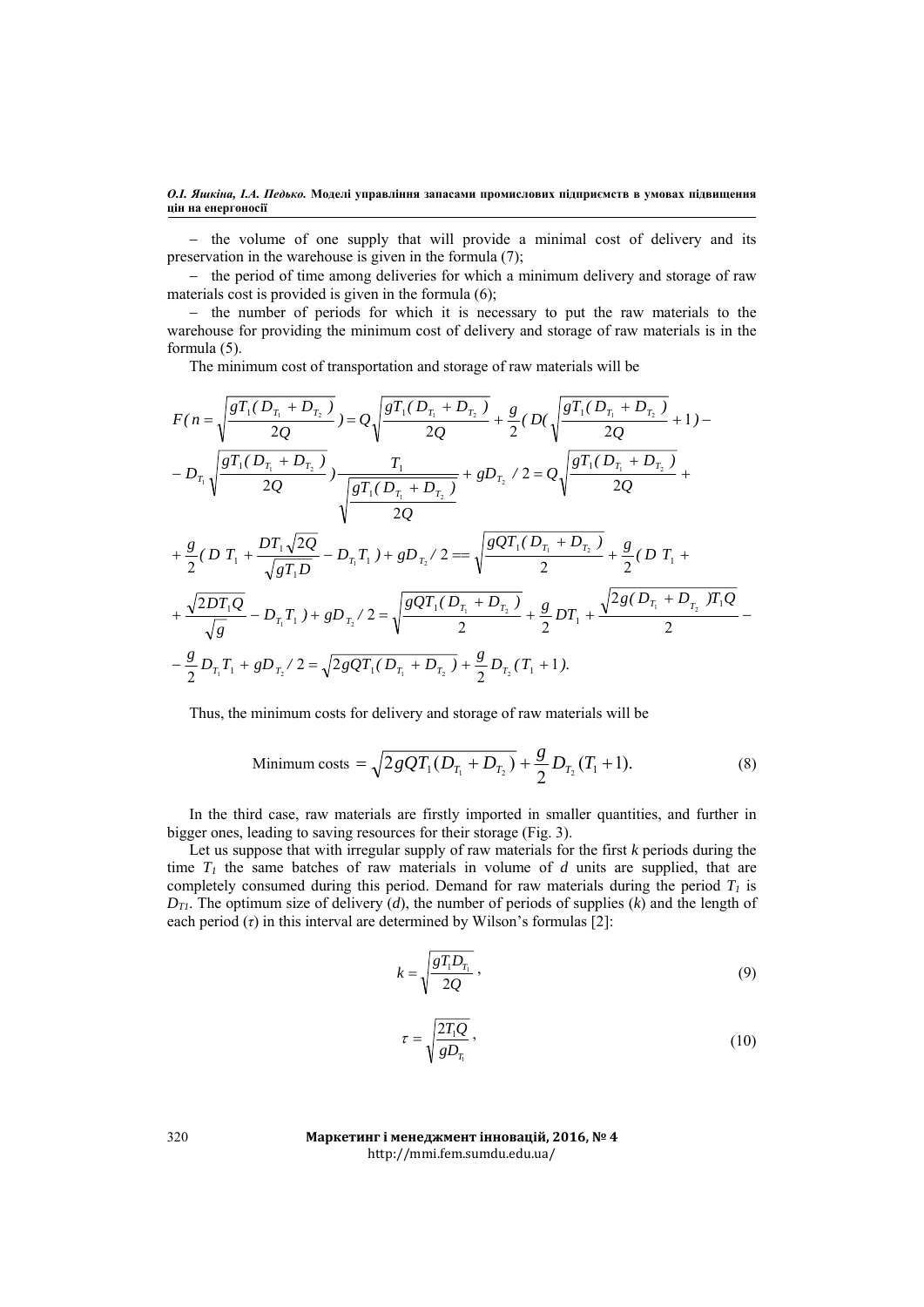

*Figure 3 –* **Uneven delivery of raw materials (firstly by smaller batches, then – bigger)** 

The minimum cost of supply and storage of raw materials on the interval  $T_l$  will be

The minimum costs 
$$
T_1 = \sqrt{2 g Q T_1 D_{T_1}}.
$$
 (12)

The reserves are forming during the period  $T_2$  and they meet the projected demand of period  $T_2$  before the rise in energy prices and demand of period  $T_3$  after the rise in energy prices. Let the required amount of projected demand for raw materials during periods  $T_2 + T_3$ *be*  $D_{T2}$  *+*  $D_{T3}$ *. Let us suppose that it is possible to save it for <i>l* periods. During  $T_2$  before the rise of raw materials price the consumption for each of *l* periods is equal to  $d<sub>l</sub>$ . Then the number of periods *l*, the volume of supply for each period *d*, and the length of each period of supplies *τ* are found by formulas 13-15:

$$
l = \sqrt{\frac{gT_2(D_{T_2} + D_{T_3})}{2Q}},
$$
\n(13)

$$
\tau = \sqrt{\frac{2T_2Q}{g(D_{T_2} + D_{T_3})}},\tag{14}
$$

$$
d = \sqrt{\frac{2Q(D_{T_2} + D_{T_3})}{gT_2}},
$$
\n(15)

321

Маркетинг і менеджмент інновацій, 2016, № 4 http://mmi.fem.sumdu.edu.ua/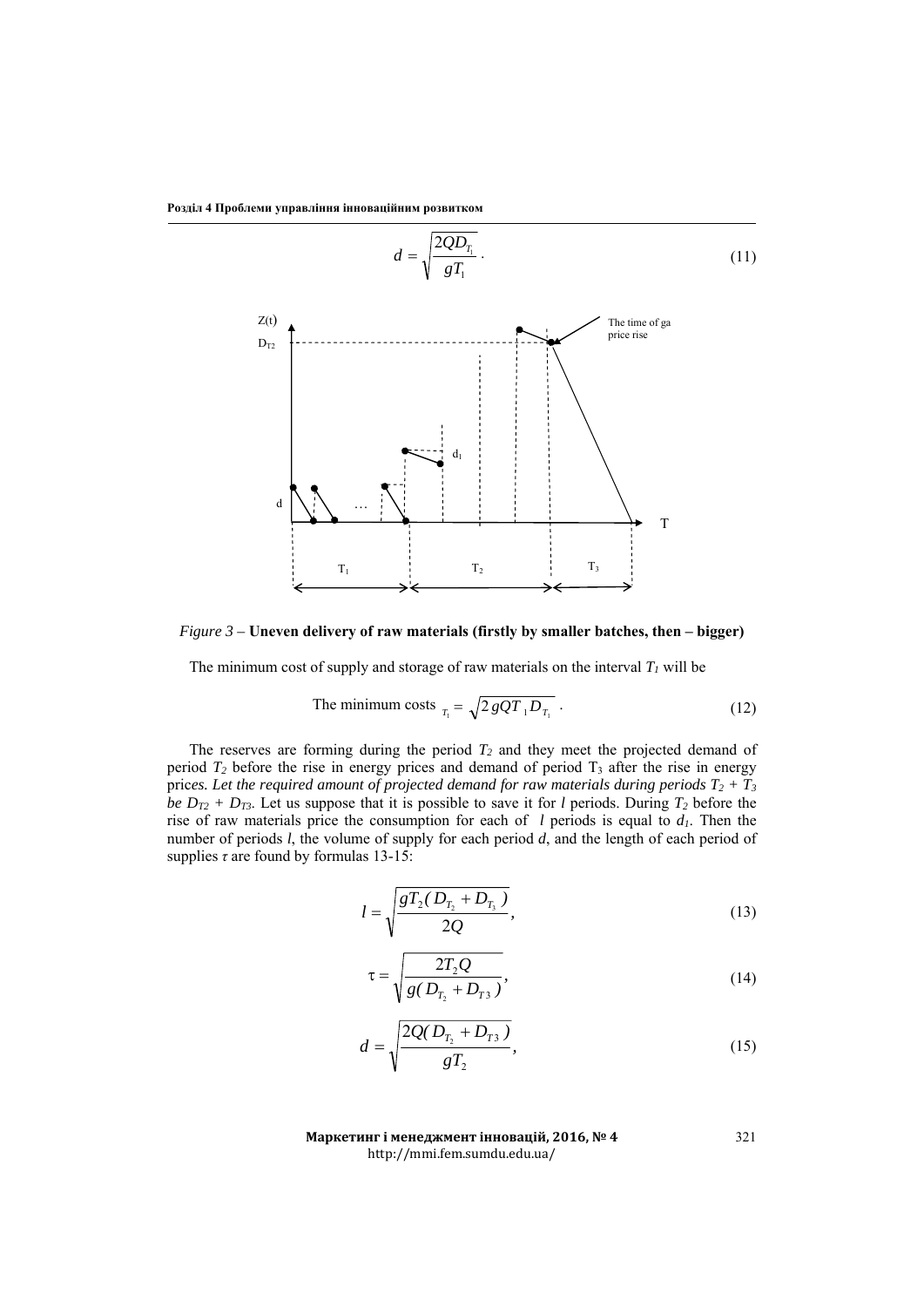The minimum costs for supply and storage of raw materials in the interval  $T_2 + T_3$  will be:

Minimum costs 
$$
_{T_2+T_3} = \sqrt{2gQT_2(D_{T_2} + D_{T_3})} + \frac{g}{2}D_{T_3}(T_2 + 1).
$$
 (16)

During the simultaneous delivery of the total volume of raw materials that will meet the demand for the period before and after the price increase, delivery and storage of raw materials according to the formula (1) are the largest. If the company-manufacturer of concrete selects this strategy, there is also a risk of a possible damage of material because of a prolonged period of storage. In our view, the first strategy, that is a simultaneous delivery of total volume of raw materials, should be used when competitors also begin to purchase raw materials in stock, and that increases its cost before the rise of energy cost.

Choosing the strategy of even delivery of raw materials in same batches with underusage, storage costs and delivery are much smaller than in the first strategy. The risk of material damage is also smaller than in the first case, it increases only during the increasing raw material accumulation period *T1*.

Choosing the strategy of delivery raw materials first in smaller, then in larger quantities to save resources for their storage, the risk of raw materials damage because of a prolonged period of storage is reduced. The costs for delivery and storage of raw materials in this case are the lowest. The risk of prices raise for raw materials by suppliers in case of increased demand from competitors in this case is the highest.

Let's make a comparative table with the choice of a certain strategy for inventory management for concrete manufacturers under raw material price raise for companies producing concrete and concrete products (Table 1).

| Strategy                                                                                           | Costs for<br>delivery and<br>storage of raw<br>material | The risk of raw<br>materials<br>damage because<br>of a prolonged<br>period of storage | The risk of prices raise for<br>raw materials by suppliers<br>in case of increased<br>demand from competitors |
|----------------------------------------------------------------------------------------------------|---------------------------------------------------------|---------------------------------------------------------------------------------------|---------------------------------------------------------------------------------------------------------------|
| The strategy of a simultaneous<br>delivery of the total volume of<br>raw materials                 | the highest                                             | the highest                                                                           | the lowest                                                                                                    |
| The strategy of even delivery of<br>raw materials by the same batches<br>with their incomplete use | medium                                                  | medium                                                                                | medium                                                                                                        |
| The strategy of delivery of raw<br>materials firstly by smaller and<br>then larger batches         | the lowest                                              | the lowest                                                                            | the highest                                                                                                   |

*Table 1 –* **Comparison of inventory management strategies for industrial enterprises under energy resources price increase** 

The manufacturer of concrete in case of predictable increase of energy prices chooses one of three strategies assessing the risks.

**Conclusions**. In terms of expected increase of energy prices industrial enterprises can make reserve stocks of raw materials for further production for lower prices than competitors. In this case, the company can supply raw materials according to three strategies: simultaneous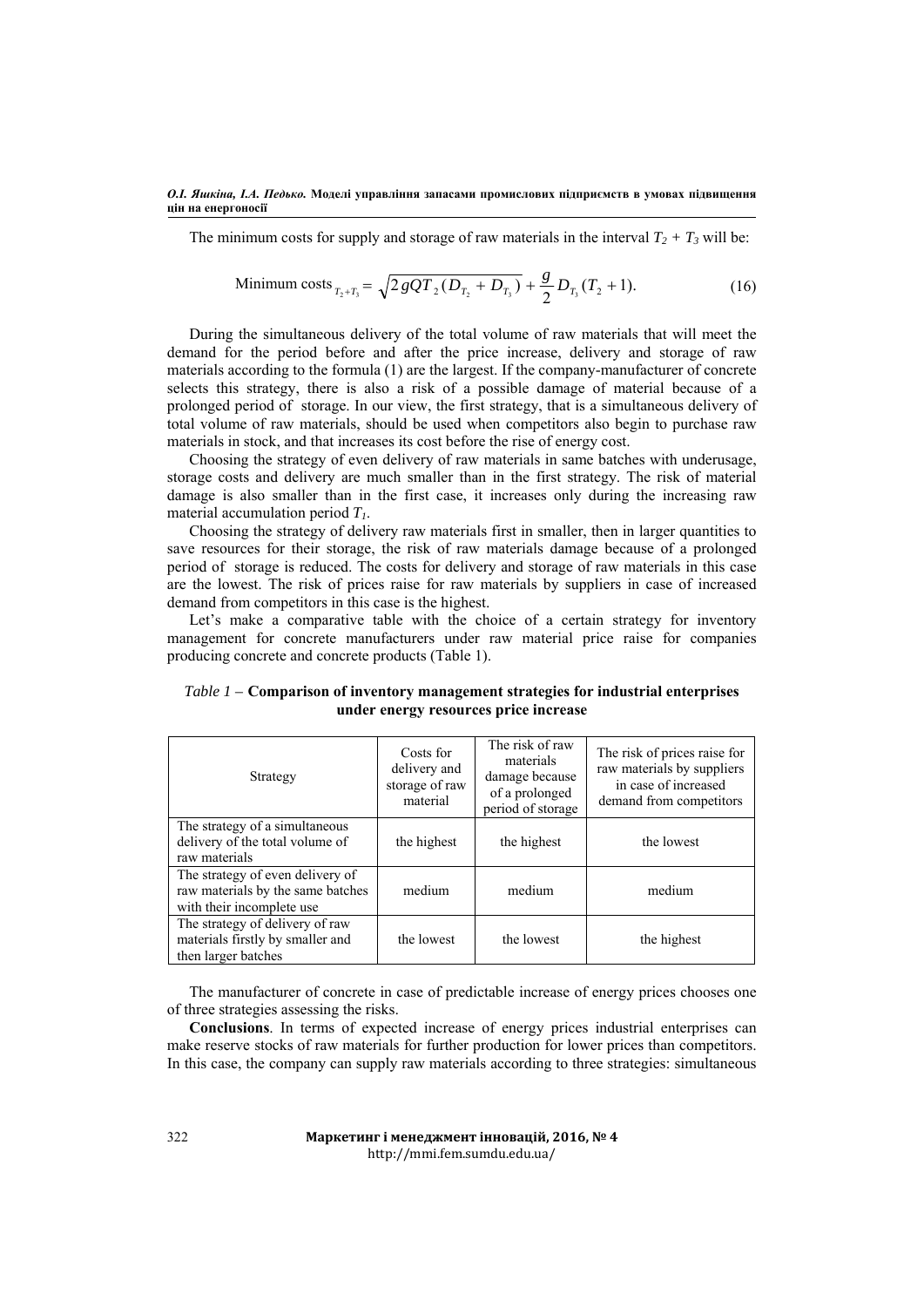#### **Розділ 4 Проблеми управління інноваційним розвитком**

delivery, even delivery, and firstly by smaller and then larger batches. For each of these strategies it was got: an optimal size of delivery, number of delivery periods, and the length of each period. Different approaches to formation of reserves will allow industrial enterprises to take into account risks of increased cost of energy and with the choice of a certain strategy of raw stockpiling to calculate the size of supply and delivery terms to minimize the cost of delivery and storage.

**Perspectives for further research.** The practical approbation of theoretical results obtained on actual data is important in further studies. The main objective of approbation is to determine the situations according to which one of the three proposed in the study strategies is chosen: a simultaneous delivery, even delivery and delivery firstly by smaller then by larger batches.

In further studies it is also important to determine the other risks that arise with increasing energy prices. Among them can be defined such as reduced demand for products of the enterprise, inability to fulfill contractual obligations, increased competition in the market.

1. Harris F. Operations and Costs / F. Harris // Factory Management Series. – Chicago : A.W. Shaw Co,  $1915. - P. 48-52.$ 

2. Wilson R.H. A Scientific Routine for Stock Control / R.H. Wilson // Harvard Business Review. –  $1934. - N_2 13. - P. 116-128.$ 

3. Орлов А.И. Оптимальный размер управления запасами нельзя найти на основе квадратного корня / А.И. Орлов // Научный журнал КубГАУ. – 2015. – № 106 (02). – С. 1-31.

4. Petersen R. Decision systems for inventory management and production planninfg / R. Petersen, E.A. Siver. – N. Y. : Wiley, 1979.

5. Michael R. Linder. Supply management and inventory management. Logistics / R. Linder Michael, E. Fearon Harold. –Victoria Plus, 2002.

6. Donald J. Bowersox. Logistical management : the integrated supply chain process / Donald J. Bowersox, David J. Closs. – New York : McGraw-Hill Companies, 1996.

7. Donald J. Bowersox. Supply chain logistics management / Donald J. Bowersox, David J. Closs, M. Bixby Cooper. – New York, N.Y McGraw-Hill/Irwin, 2002.

8. Чухрай Н.І. Формування ланцюга поставок: питання теорії та практики : монографія / Н.І. Чухрай, О.Б. Гірна. – Львів : Інтелект-Захід, 2007. – 232 с.

9. Перебийніс В.І. Логістичне управління запасами на підприємствах : монографія / В.І. Перебийніс, Я.А. Дроботя. – Полтава : ПУЕТ, 2012. – 279 с.

10. Крикавський Є. Від планування логістики до логістичного планування / Є. Крикавський, І. Петецький, І. Рикованова // Вісник Хмельницького національного університету. – 2009. – № 5, T. 3. – С. 160-165.

1. Harris, F. (1915). Operations and Costs. Factory Management Series. Chicago: A.W. Shaw Co, 48-52 [in English].

2. Wilson, R.H. (1934). A Scientific Routine for Stock Control. Harvard Business Review, *13*, 116-128. [in English].

3. Orlov, A.I. (2015). Optimalnyi razmer upravleniia zapasami nelzia naiti na osnove kvadratnoho kornia [The optimal size of inventory management can not be found based on square root]. *Nauchnyi zhurnal KubGAU – Scientific Journal of Kuban State Agrarian University*, *106 (02)*, 1-31 [in Russian].

4. Petersen, R., & Siver, E.A. (1979). *Decision systems for inventory management and production planninfg.* N.Y. : Wiley [in English].

5. Linder, M.R. & Fearon, H.E. (2002). *Supply management and inventory management. Logistics.*  Victoria Plus [in English].

6. Bowersox, D.J. & Closs, D.J. (1996). *Logistical management: the integrated supply chain process*. New York: McGraw-Hill Companies [in English].

> Маркетинг і менеджмент інновацій, 2016, № 4 http://mmi.fem.sumdu.edu.ua/